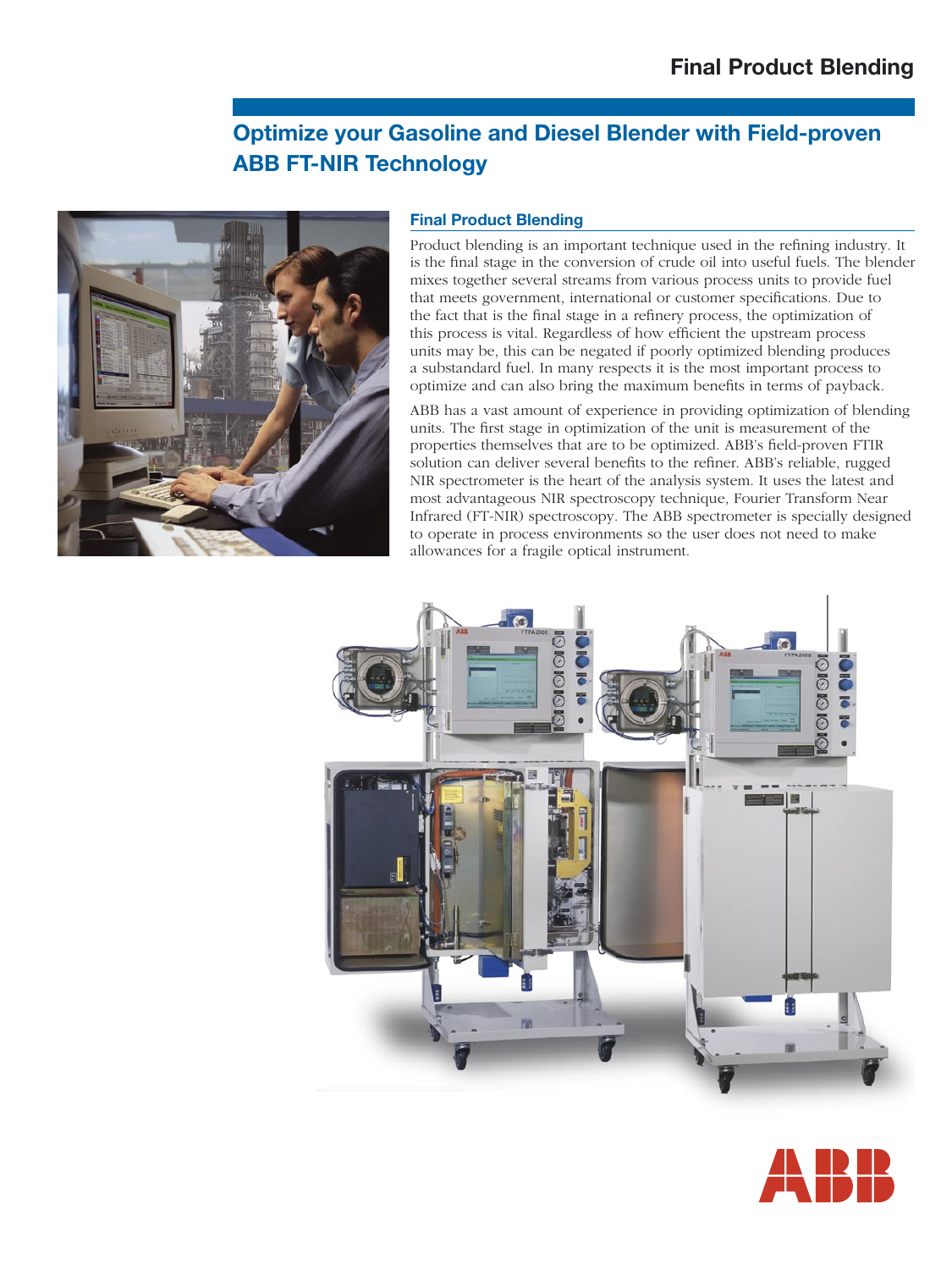

This spectrometer is housed in a rugged industrial enclosure with hazardous area certification. A fully incorporated temperature controlled sample system provides stable, accurate results. Full Windows® process software is included to provide outputs to the plant DCS system (ModBUS, OPC, 4-20mA).

ABB will work in close partnership with you to develop customized solutions that meet your specific needs. We offer a wide range of customer support services, including method development, in-house and on-site personnel training, as well as start-up and after-sales service. ABB has been manufacturing FTIR spectrometers and accessories since its foundation in 1973. By intensive research and development activities, and through a close partnership with our customers, we have developed a unique expertise in quantitative analysis using FTIR and FT-NIR technology. As a result, we are now the world leader in FTIR and FT-NIR process analyzers. We have an installed base of over 150 currently operational analyzers used in the refining blending field and other refinery applications. We have an accumulative database of approximately 40,000 spectra that can accelerate the implementation of any new blending project. Our expertise and experience means we can confidently claim to be a world leader in this field.

# **Common Operating/Problems**

Final product blending represents perhaps the most quality-critical aspect of refinery operation. Tight product quality characteristics are defined, and must be met for product release.

If these criteria are to be met economically (i.e. with minimized high-cost product giveaway, and by the use of the available blending feedstocks with the lowest cost), then both rapid and accurate on-line product (and feedstock) property measurements are necessary.

The measured product qualities are then available in real-time for feeding to an on-line blending optimizer, thus ensuring the most economic blending operation to achieve blend targets.

Conventionally, this has been done with a large variety of physical property analyzers and on-line engines to monitor blend properties and octane. These sets of analyzers are extremely expensive, in terms of both capital and ongoing maintenance.

### **Solution / Benefits**

The ABB range of Process FT-NIR analyzers for on-line gasoline and diesel blend optimization allows for rapid multi-stream and multi-property quality determination of gasoline and gasoil blending components and final product streams. The calibration methodologies employed, and the transferability of calibrations and calibration databases between ABB laboratory analyzers and process blending analyzers, allow for rapid project startup, and minimize the amount of site-specific calibration work needed. For these reasons, the cost of ownership can be significantly reduced, compared with conventional final product blending analysis methods.

By accurately measuring final product qualities in real-time, the analyzer will allow feeding any on-line Advanced Blend Control blend optimizer with the required product qualities, will minimize product re-blends and quality giveaway, and will allow the use of lower-cost feedstocks while still meeting final product quality targets. Accurate measurement of blending component qualities as they arrive at the blend header will also allow the optimizer to determine the best achievable blend order.



**Extractive Analyser Sample System for Final Product Blending Application**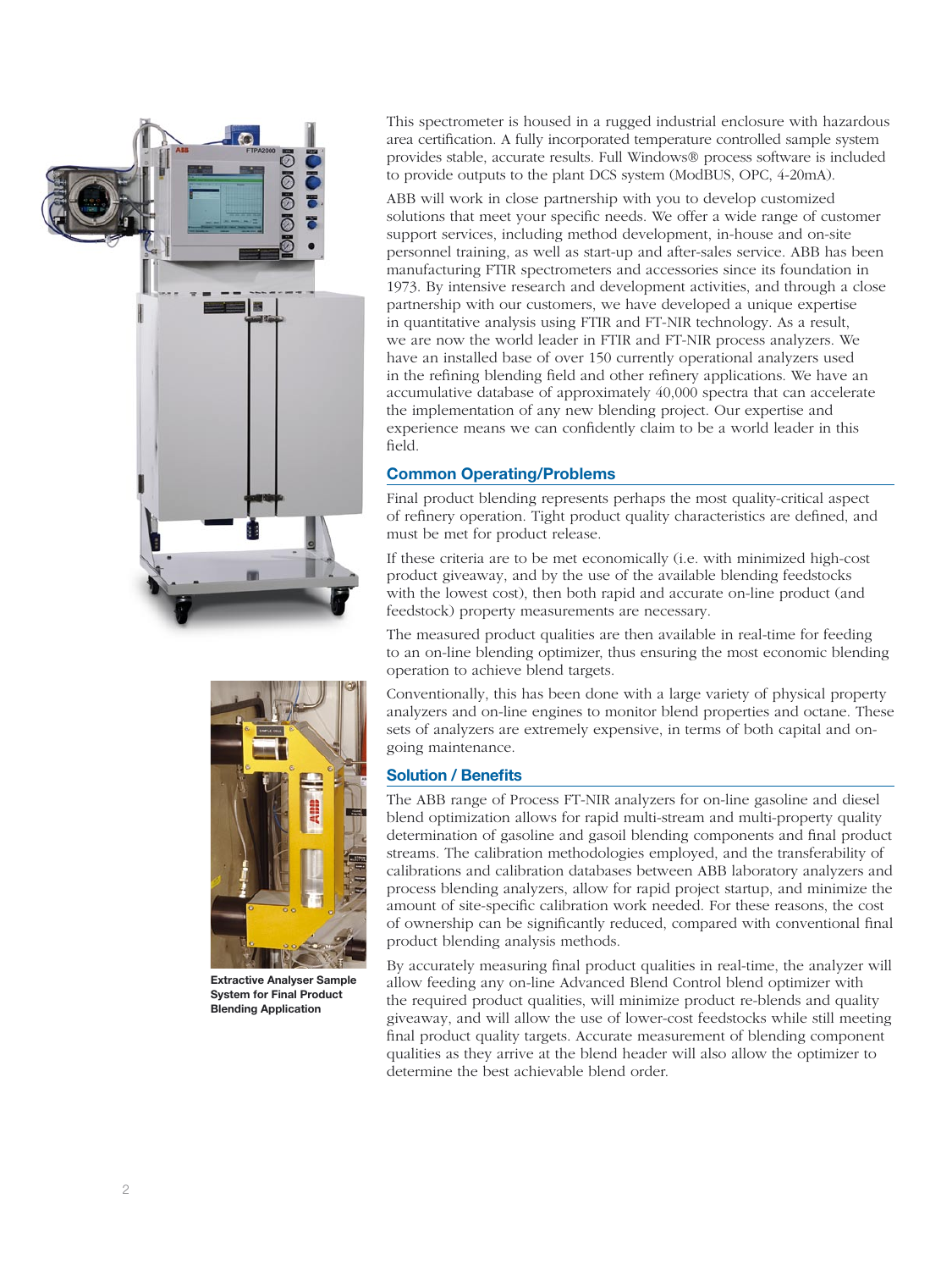### **Analyzer Performance and Repeatability**

As a correlational technique, process FT-NIR will yield an analytical accuracy exactly as good as the ASTM laboratory reference data used to develop the calibration models, provided good statistical practices are followed. However, it is perhaps not always fully appreciated how much the analytical repeatability and analyzer availability can be improved by using process FT-NIR as compared with conventional multi-analyzer blend optimization schemes. For light hydrocarbon streams, which can be easily and successfully prepared for analysis by simple sample-conditioning filtered fast-loops, the inherently ultra-low-noise optical technology of FT-NIR can yield exceptional analytical repeatability compared with conventional physical analyzers.

The outstanding repeatability of FT-NIR gasoline or gasoil property measurement is of significant benefit to the blend operator. True changes in blend properties can be tracked precisely during a blend, changes that would be otherwise 'lost' in the noisy results obtained from classical analyses. The operator or multi-variable control scheme can then make process decisions to maintain optimized blending with the assurance that the property deviation is real. In addition, this increased repeatability over the traditional lab method means that property giveaway can be reduced. See the example shown for RON.

Since the process FTIR analyzers used for refinery process stream analysis and unit optimization are secondary analyzers, dependent for their operation on correlational models using laboratory reference data, it is important for validation purposes that an on-going SQC trackrecord of performance relative to laboratory standards is maintained. There are useful ASTM guidelines to this practice covered in ASTM D6122 and ASTM E1655.

The following example shows such a laboratory reference vs. process FT-NIR comparison for a Gasoil Blending application (cetane number) monitored over an extended period.



**Process FT-NIR Repeatability (RON, locked sample)**



**Laboratory Reference Method vs. Process FTIR Control Chart**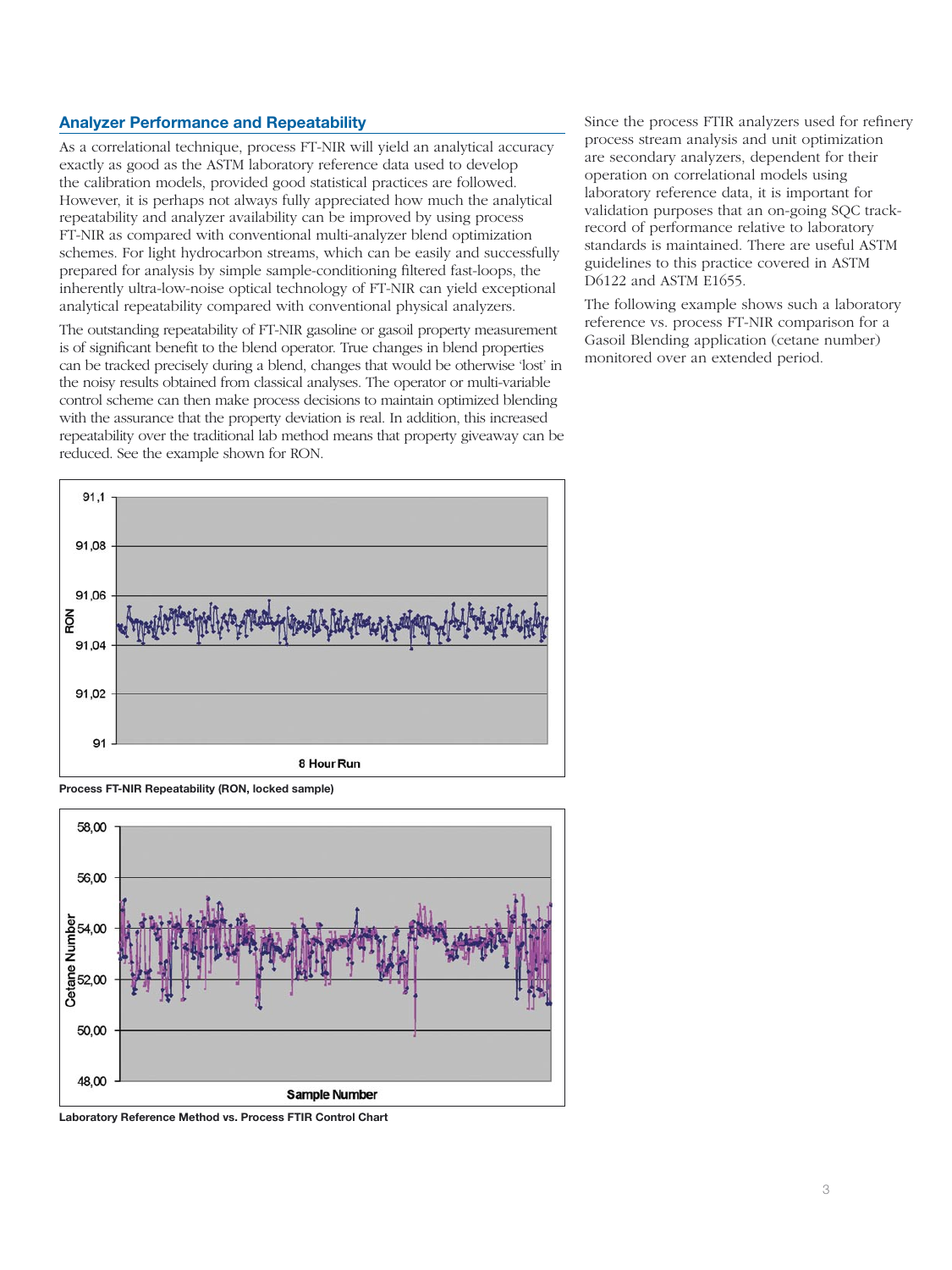This is a very important aspect of maintaining the reliability and credibility of an installed process FTIR analyzer, and is of particular significance for critical optimization and quality giveaway applications. The discipline of monitoring the on-line analyzer performance versus the site laboratory reference allows for rapid detection and adjustment in case of divergence. Mediumterm drift and offset of the laboratory reference needs to be compensated, and calibration modeling impacts caused by significant changes in blend order or blending component availability need to addressed.

| <b>Typical FT- NIR Analyser Performance Data for Final Product Gasoline</b> |                       |                            |  |  |
|-----------------------------------------------------------------------------|-----------------------|----------------------------|--|--|
| Property                                                                    | Accuracy (SECV) at 10 | Precision (r) at $1\sigma$ |  |  |
| <b>RON</b>                                                                  | 0.28                  | 0.01                       |  |  |
| <b>MON</b>                                                                  | 0.32                  | 0.01                       |  |  |
| % Aromatics                                                                 | 0.8                   | 0.02                       |  |  |
| % Olefins                                                                   | 1.2                   | 0.03                       |  |  |
| % Benzene                                                                   | 0.1                   | 0.005                      |  |  |
| % Oxygenates                                                                | 0.2                   | 0.01                       |  |  |
| RVP (kPa)                                                                   | 0.9                   | 0.16                       |  |  |
| $D10\%$ (degC)                                                              | 1.8                   | 0.1                        |  |  |
| D50% (degC)                                                                 | 2.1                   | 0.1                        |  |  |
| D90% (degC)                                                                 | 3.2                   | 0.1                        |  |  |
| E170                                                                        | 1.6                   | 0.08                       |  |  |

| Typical FT- NIR Analyser Performance Data for Final product Diesel |                       |                            |  |  |
|--------------------------------------------------------------------|-----------------------|----------------------------|--|--|
| Property                                                           | Accuracy (SECV) at 10 | Precision (r) at $1\sigma$ |  |  |
| Cetane Number                                                      | 0.33                  | 0.08                       |  |  |
| Cetane Improver Vol%                                               | 0.0034                | 0.0015                     |  |  |
| Aromatics Vol%                                                     | 0.23                  | 0.06                       |  |  |
| PAH Wt %                                                           | 0.18                  | 0.05                       |  |  |
| <b>API Gravity</b>                                                 | 0.16                  | 0.04                       |  |  |
| 10% Rec                                                            | 2.2                   | 0.3                        |  |  |
| 50% Rec                                                            | 2.0                   | 0.6                        |  |  |
| 90% Rec                                                            | 5.2                   | 0.5                        |  |  |
| <b>Cloud Point</b>                                                 | 2.1                   | 0.3                        |  |  |
| <b>Flash Point</b>                                                 | 1.7                   | 0.4                        |  |  |
| Viscosity (cSt at $40^{\circ}$ C)                                  | 0.032                 | 0.009                      |  |  |

**Typical FT-NIR Calibration Performance Data for a Refinery with a good Reference Laboratory**

# **Typical Analyzer Field Installations for Final Product Blend Optimization**

Example A: Final Product Blending Analyzer configuration, showing a Dual-Cell process FT-NIR analyzer system installed in an Analyzer House, with fast-loop sample conditioning systems and wash/validation fluid systems for sample cell maintenance and analyzer validation. Uses physical stream switching to select streams for analysis. Uses separate cells for blending components and final product.



**Field Analyser Installation for Gasoline and Gasoil Blending (A)**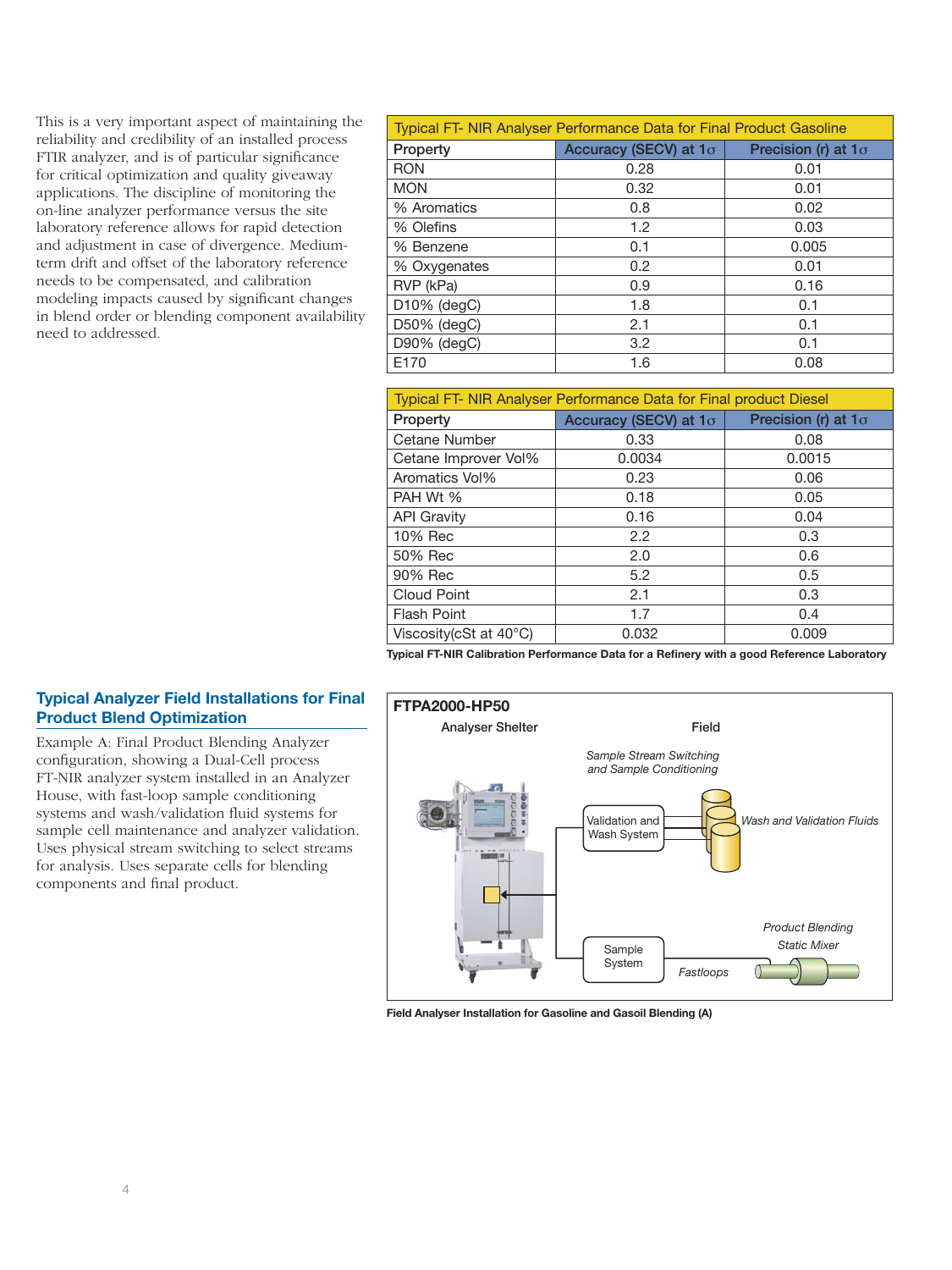

**Field Analyser Installation for Gasoline and Gasoil Blending (B)**



Example B: Final Product Blending Analyzer configuration, showing an FT-NIR analyzer system for Field-Mounting without the need for a full-specification Analyzer House. Uses fast-loop sample conditioning systems and wash/validation fluid systems for sample cell maintenance and analyzer validation. Uses physical stream switching to select streams for analysis.

Example C: Final Product Blending Analyzer configuration, showing a remote fiber-optic process FT-NIR analyzer system installed in an Control Room or Instrument Room, with integral rack-mount PC controller. Uses separate cells for blending components and final product streams, and can use multiple cells where physical stream switching is to be avoided. Sample cell cabinets can be remote or local to sample take-offs.

**Fibre-optic Analyser Installation for Gasoline and Gasoil Blending (C)**



These schematics show typical ABB Final Product Blending FT-NIR system configurations. For more details please refer to the HPI FT-NIR Solution Datasheets for FTPA2000-HP50, -HP51 and -HP52.